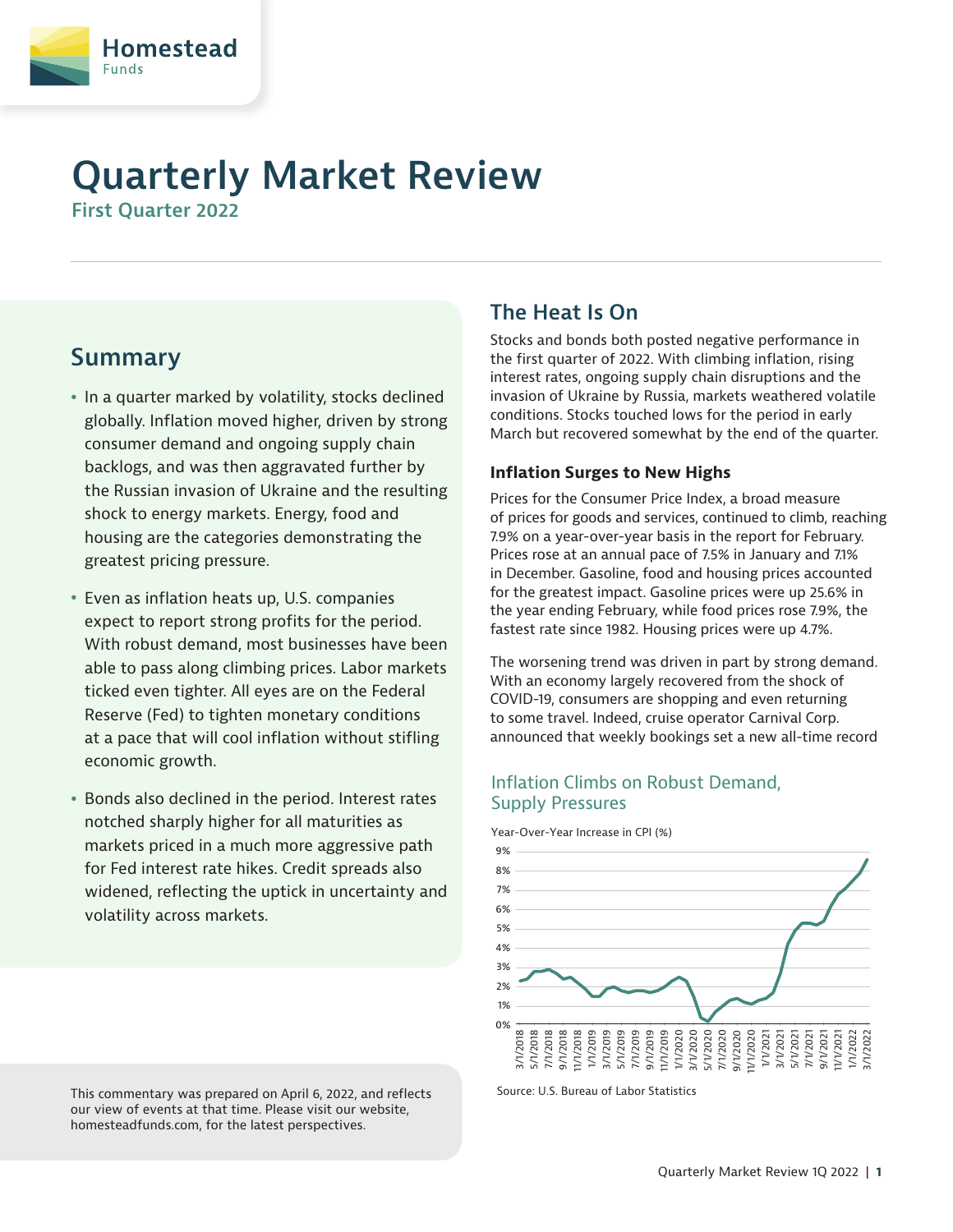in March. Household savings rates have retreated back to pre-COVID-19 levels, reflecting the higher pace of household spending. The booming housing market also demonstrates the buying appetite in the economy.

Higher employment levels are a key factor for spending trends. The unemployment rate ticked down even lower to 3.6% in March as jobs were added at a faster clip than expected. Hospitality and leisure jobs were an area of strength as travel and recreation activities rebounded.

*With waves of COVID-19 variants driving periodic shutdowns across the globe, and China's zero-COVID policies in particular, the supply chain issues have not improved as much as economists were forecasting a year ago.*

#### **Supply Chain Issues Prove Persistent**

Since COVID-19 began, supply chain backlogs and bottlenecks have been problematic — and they're proving difficult to resolve. With waves of COVID-19 variants driving periodic shutdowns across the globe, and China's zero-COVID policies in particular, the supply chain issues have not improved as much as economists were forecasting a year ago. Even the Fed expected supply chain backlogs to ease more substantially, one factor they cited in keeping rates near zero and stimulus programs in place for as long as they did.

Supply chain indexes do show some improvement in global conditions since December, but not by much. The Global Supply Chain Pressure Index, a measure calculated by the Federal Reserve Bank of New York, indicated that backlogs and inventory issues had only retreated a little from December peaks.

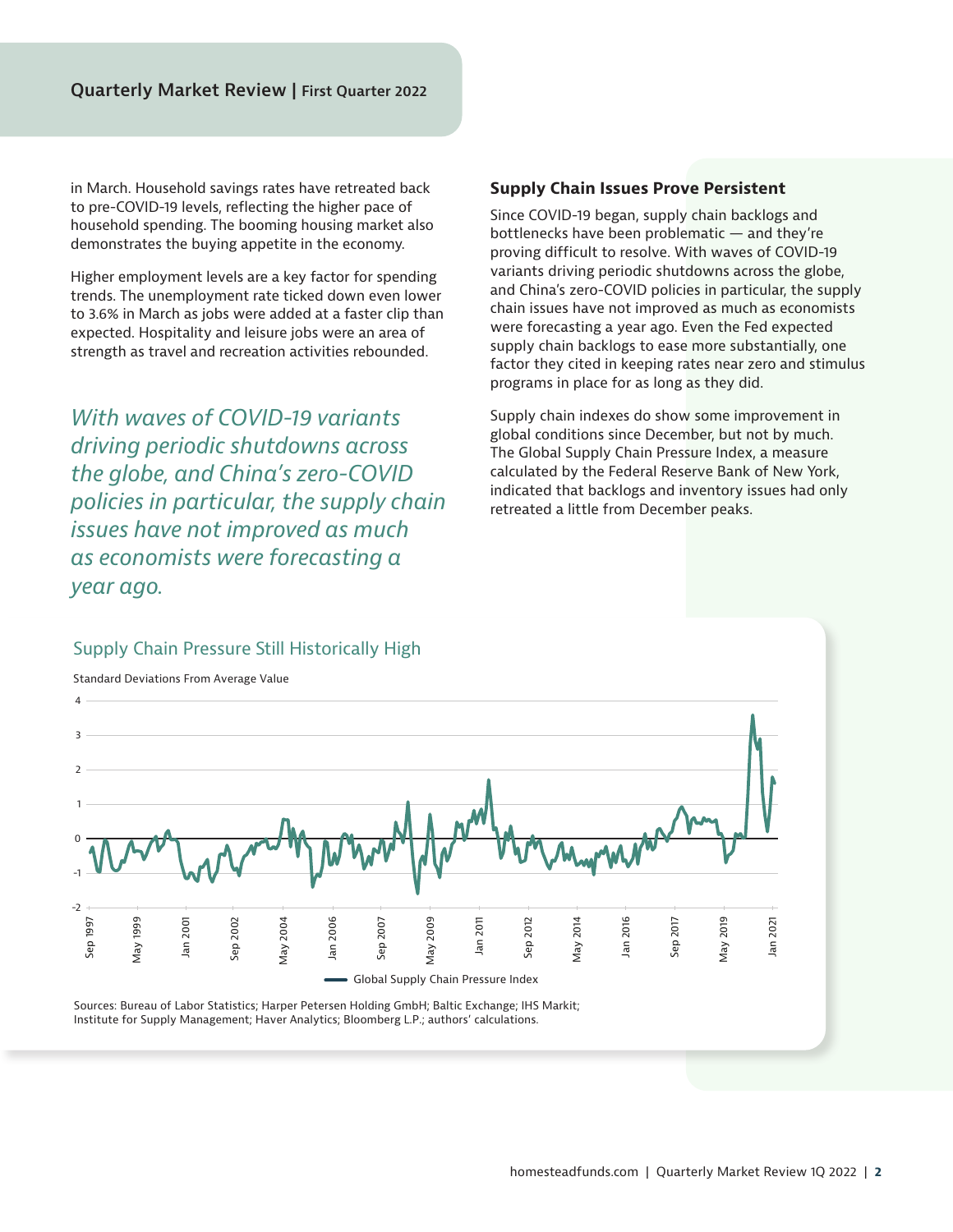#### **Ukraine Attack Pressures Commodity Prices**

Russia's late-February invasion of Ukraine was a shock to energy markets. Oil prices, which were already climbing steadily, shot up as high as \$120/barrel in March. Russia accounts for about 10% of global oil supply. Russia and Ukraine together account for nearly 30% of worldwide wheat supply.



#### Oil Passess \$120/Barrel in the First Quarter

#### **Consumer and Policymakers Getting Nervous?**

Inflation is problematic for households, and it could be rattling consumer confidence. The Consumer Expectations Index, a measure that captures consumer sentiment about the near future, weakened over the first quarter. Consumers cited inflation, especially in gas prices, as a concern.

Meanwhile, with wages up 5.6% in the last year and 1.8 job openings for every unemployed worker, Fed Chair Jerome Powell noted recently that the labor market was approaching an "unhealthy level." When job markets are too tight, they can become a source of inflation.

Powell and other policymakers have drastically changed course in recent months, announcing new plans for interest rate hikes in 2022. They might even enact one or more 0.5% rate increases, in contrast to the typical 0.25% rise they have enacted in the past. They also plan to shrink the Fed's balance sheet substantially. The Fed has been a buyer of U.S. Treasuries, mortgage-backed securities and even corporate bonds to support market liquidity since COVID-19 began.

#### **Bonds**

**Bond returns were negative in the first quarter. Interest rates climbed for all maturities, rising most for U.S. Treasuries with one- or two-year maturities. High inflation readings changed the outlook for future rate hikes. The Federal Reserve raised interest rates by 0.25% in March, and futures markets priced in expectations for about eight more such hikes in the calendar year. In comparison, at the end of 2021, markets only expected three hikes for this year. The Fed also indicated that it will shrink its balance sheet by as much as \$95 billion per month as it aims to tighten monetary conditions.** 

Credit spreads — the difference in yield for corporate bond issues compared with similar-duration Treasuries — trended wider. Spreads ranged considerably over the quarter, reflecting the added uncertainty in the markets amid inflation and the war in Ukraine. Still, corporate balance sheets are strong, and the likelihood of default among corporate issuers is low.

With higher uncertainty and an inflationary backdrop, the Fed faces a challenge to remove liquidity and raise interest rates at a pace that will cool inflation without pressuring markets or stifling economic growth.

#### **Performance Attribution for Our Bond Funds**

Against this backdrop, the Homestead Short-Term Government Securities Fund (HOSGX) returned -2.93% in the first quarter, outperforming its benchmark, the ICE BofA 1-5 Year Treasury Index, which returned -3.16%. The fund's yield curve positioning boosted relative performance thanks to an underweight around the two-year maturity segment.

The Homestead Short-Term Bond Fund (HOSBX) returned -3.27% in the quarter, outperforming its benchmark, the ICE BofA 1-5 Year Corporate/Government Bond Index, which returned -3.49%. The fund is positioned with less duration than its benchmark, which contributed to outperformance as the interest rate curve rose and steepened.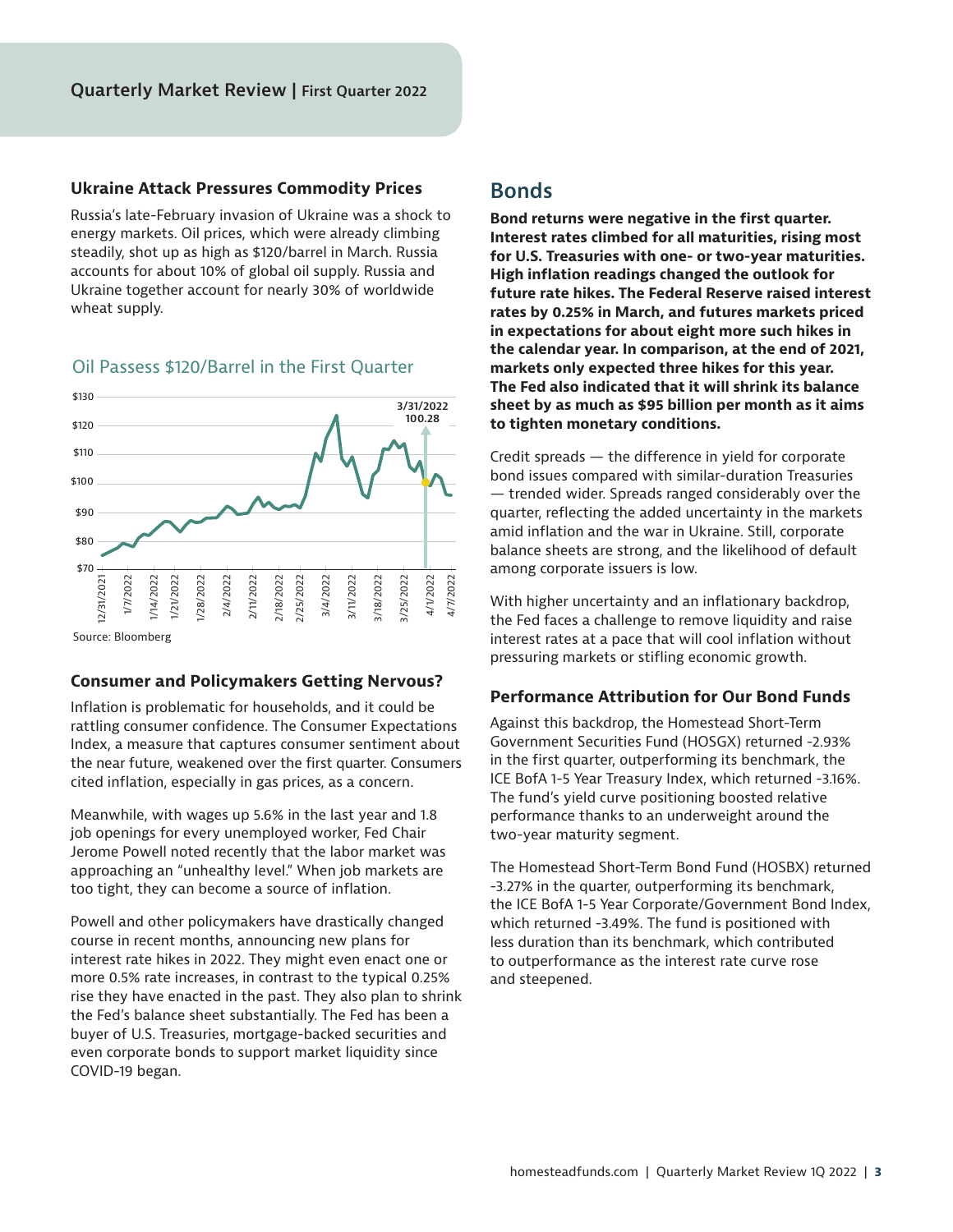The Homestead Intermediate Bond Fund (HOIBX) returned -5.91% in the first quarter, in line with its benchmark, the Bloomberg Barclays Aggregate Bond Index, which fell -5.93%. Widening credit spreads weighed on fund performance, particularly among issues in the financial and industrial sectors; however, yield curve positioning in Treasuries helped fund performance. The fund's underweight in mortgage-backed securities also contributed to relative returns.

### **Stocks**

**Stocks retreated, touching lows for the quarter in early March before recovering somewhat. Small-cap stocks fared worse than large caps, and growth stocks underperformed value stocks. On a sector basis, energy sector stocks rallied sharply as commodity prices jumped. Utilities stocks also had gains. Other sectors trended negative.**

Company earnings continued to show growth. Fourth-quarter numbers, as reported during the first quarter, showed that S&P 500 companies grew earnings more than 30%. Analysts are forecasting that S&P 500 companies will report earnings growth of 4.7% for the first quarter. With stock prices down and earnings forecasts slightly up, the price-to-earnings (P/E) ratio of stocks has declined modestly; however, valuations remain above longer-term averages. The P/E ratio is the ratio of a company's share price to the company's earnings per share.

#### **Performance Attribution for Our Stock Funds**

The Homestead Value Fund (HOVLX) returned -3.11% in the first quarter, trailing its benchmark, the Russell 1000 Value Index, which returned -0.74%. In the period, the sector's underweight in energy stocks was a top detractor from relative performance as energy prices surged in the quarter. Stock picks in the materials sector also detracted. Conversely, stock selection in the health care and industrials sectors added to returns.

Compared with the index, the fund holds significant overweights in industrials and materials stocks. Its largest underweight allocations are in consumer staples and utilities stocks. With a bottom-up stock-picking process, our portfolio managers note that they consider diversification from a sector perspective but that they also look at company-level factors to balance the portfolio.

The Homestead Small-Company Stock Fund (HSCSX) declined -6.75% in the first quarter, outperforming its benchmark, the Russell 2000 Index, which returned -7.53%. In the period, stock choices in the financials sector contributed to outperformances. Our overweight position and stock choices in industrials were also additive. Conversely, the fund's avoidance of energy stocks and selection in the materials sector detracted from relative returns.

Relative to its benchmark, the Small-Company Stock Fund continues to be notably underweight in the energy and consumer discretionary sectors. The portfolio's most significant overweights are in the industrials and materials sectors. As in the Value Fund, the Small-Company Stock Fund's portfolio managers assemble the portfolio with a bottom-up approach, applying a company-specific approach to diversification.

#### **Performance Attribution for Our Balanced Fund**

The Rural America Growth & Income Fund (HRRLX) returned -5.57% in the first quarter, trailing its custom benchmark, a 60%/40% blend of the Russell 3000 Index and the Bloomberg Barclays Government-Credit Index, which returned -4.91% for the same period.

The fund's stock allocation lagged its benchmark, with the fund's underweight exposure to energy stocks weighing on performance. Stock choices in the materials sector also pressured returns. Conversely, stock selection in the industrials and financials sectors contributed to fund performance. The fund holds its biggest sector overweights in industrials and real estate, compared with its equity benchmark, while the fund's largest underweights are in communication services and energy stocks.

The fund's bond allocation performed in line with its benchmark. The fund's small cash balance helped returns in a period when bonds declined. Bond selection in the financials sector was also additive. Lack of exposure to U.S. Treasuries and an overweight in industrials issues detracted from the fund's relative returns. Compared with its bond benchmark, the fund holds overweights in corporate bonds and agency-issued bonds and is underweight in U.S. Treasury holdings.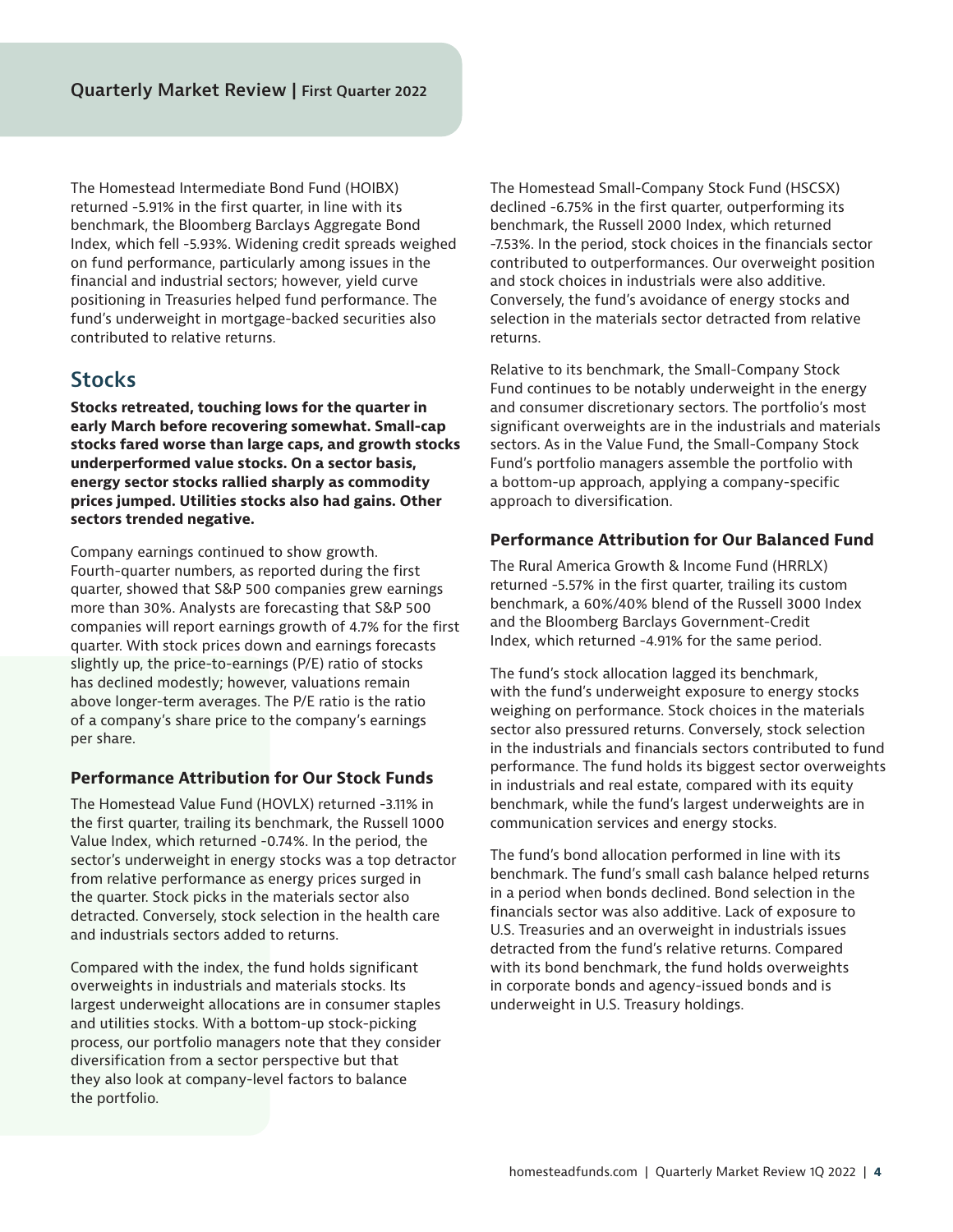#### **Total Returns as of 3/31/2022**

|                                                                                                                                           |                      | Average Annual         |                        |                        |                        |                                            |
|-------------------------------------------------------------------------------------------------------------------------------------------|----------------------|------------------------|------------------------|------------------------|------------------------|--------------------------------------------|
|                                                                                                                                           | Q1                   | $1 - yr$               | $3 - yr$               | $5 - yr$               | $10 - yr$              | <b>Since</b><br>fund's<br><i>inception</i> |
| <b>Bond Funds</b>                                                                                                                         |                      |                        |                        |                        |                        |                                            |
| <b>Short-Term Government Securities Fund (HOSGX)</b><br>ICE BofA 1-5 Year U.S. Treasury Index                                             | $-2.93%$<br>$-3.16%$ | $-3.61%$<br>$-3.72%$   | 0.73%<br>0.92%         | 0.96%<br>1.16%         | 0.79%<br>1.04%         | 2.80%<br>3.54%                             |
| Expense ratio 0.79% (gross) 0.75% (net) (12/31/21)*                                                                                       |                      |                        |                        |                        |                        |                                            |
| <b>Short-Term Bond Fund (HOSBX)</b><br>ICE BofA 1-5 Year Corp./Gov. Index<br>Expense ratio 0.79% (12/31/21)                               | $-3.27%$<br>$-3.49%$ | $-3.74%$<br>$-3.83%$   | 1.12%<br>1.16%         | 1.45%<br>1.45%         | 1.62%<br>1.41%         | 3.91%<br>4.11%                             |
| Intermediate Bond Fund (HOIBX)**<br><b>Bloomberg Barclays U.S. Aggregate Index</b><br>Expense ratio 0.91% (gross) 0.80% (net) (12/31/21)* | $-5.91%$<br>$-5.93%$ | $-4.10%$<br>$-4.15%$   | <b>NA</b><br>1.69%     | <b>NA</b><br>2.14%     | <b>NA</b><br>2.24%     | 1.97%<br>1.72%                             |
| <b>Balanced Fund</b>                                                                                                                      |                      |                        |                        |                        |                        |                                            |
| <b>Rural America Growth &amp; Income Fund (HRRLX)***</b><br><b>Blended Index</b>                                                          | $-5.57%$<br>$-4.91%$ | <b>NA</b><br><b>NA</b> | <b>NA</b><br><b>NA</b> | <b>NA</b><br><b>NA</b> | <b>NA</b><br><b>NA</b> | <b>NA</b><br><b>NA</b>                     |
| Expense ratio 5.12% (gross) 1.00% (net) (5/01/21)*                                                                                        |                      |                        |                        |                        |                        |                                            |
| <b>Equity Funds</b>                                                                                                                       |                      |                        |                        |                        |                        |                                            |
| <b>Value Fund (HOVLX)</b><br><b>Russell 1000 Value Index</b>                                                                              | $-3.11%$<br>$-0.74%$ | 10.10%<br>11.67%       | 14.13%<br>13.02%       | 12.74%<br>10.29%       | 12.85%<br>11.70%       | 10.53%<br><b>NA</b>                        |
| Expense ratio 0.63% (12/31/21)                                                                                                            |                      |                        |                        |                        |                        |                                            |
| <b>Small-Company Stock Fund (HSCSX)</b><br><b>Russell 2000 Index</b>                                                                      | $-6.75%$<br>$-7.53%$ | $-0.36%$<br>$-5.79%$   | 14.19%<br>11.74%       | 6.87%<br>9.74%         | 9.49%<br>11.04%        | 8.88%<br>7.84%                             |
| Expense ratio 1.06% (12/31/21)                                                                                                            |                      |                        |                        |                        |                        |                                            |

*The total returns shown above represent past performance, which does not guarantee future results. Investment return and principal value of an investment will fluctuate. An investor's shares, when redeemed, may be worth more or less than their original cost. Current performance may be higher or lower than the performance data quoted. For performance data current to the most recent month-end, call 800.258.3030 or visit homesteadfunds.com.*

The expense ratio shows the percentage of fund assets deducted annually to cover operating expenses. Fund expense ratios shown here do not include acquired fund fees and expenses. If applicable, these additional costs are disclosed in the prospectus.

\*RE Advisers has contractually agreed, through at least May 1, 2022, to limit the funds' operating expenses to an amount not to exceed 0.75% (Short-Term Government Securities Fund), 0.80% (Intermediate Bond Fund) or 1.00% (Rural America Growth & Income Fund). This waiver agreement will terminate immediately upon termination of the fund's Management Agreement and may be terminated by the fund or RE Advisers with one year's notice.

\*\*The inception date of this fund is May 1, 2019.

\*\*\*The inception date of this fund is May 1, 2021.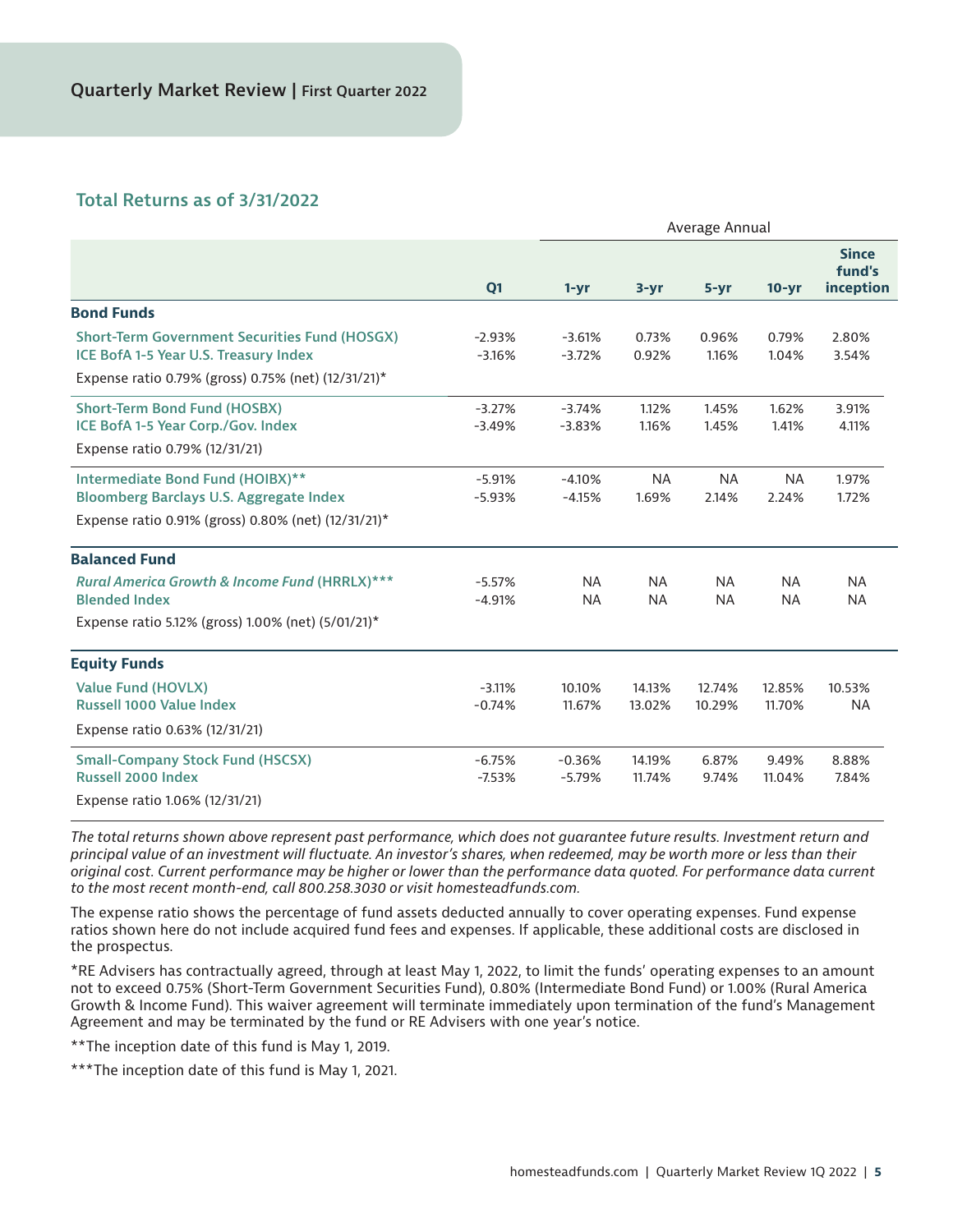## **Equity Fund Management Bond Fund Management**



#### **Prabha Carpenter, CFA® Senior Equity Portfolio Manager**

Prabha co-manages the Value, Small-Company Stock and Rural America Growth & Income funds. She is a graduate of the University of Madras, where she received a BA in economics. She received her BS in business economics and an

MBA with distinction in finance from American University. Prabha holds the Chartered Financial Analyst designation.



#### **Mark Iong, CFA® Equity Portfolio Manager**

Mark co-manages the Rural America Growth & Income Fund and supports the equity strategies. Mark is a graduate of Cornell University, where he received a BS in operations research and information engineering. He holds the Chartered

Financial Analyst designation.



#### **Jim Polk, CFA® Head of Equity Investments**

Jim co-manages the Value, Small-Company Stock and Rural America Growth & Income funds. He received a BA in English from Colby College and an MBA from the Olin Graduate School of Business at Babson College. Jim holds the

Chartered Financial Analyst designation.



#### **Mauricio Agudelo, CFA® Head of Fixed-Income Investments**

Mauricio co-manages the Short-Term Government Securities, Short-Term Bond, Intermediate Bond and Rural America Growth & Income funds. He received a BS in finance from the University of Maryland, Robert H. Smith School of Business. He minored

in business culture and language, with a concentration in Spanish. He holds the Chartered Financial Analyst designation.



#### **Ivan Naranjo, CFA®, FRM® Fixed-Income Portfolio Manager**

Ivan co-manages the Short-Term Government Securities, Short-Term Bond, Intermediate Bond and Rural America Growth & Income funds. Ivan received a BS in finance from the University of Maryland, Robert H. Smith School of Business.

He holds the Chartered Financial Analyst and Financial Risk Manager designations.

#### Prepared: April 6, 2022

This material represents an assessment of the market and economic environment at a specific point in time and is not intended to be a forecast of future events, or a guarantee of future results. Forward-looking statements are subject to certain risks and uncertainties. Actual results, performance or achievements may differ materially from those expressed or implied. Information is based on data gathered from what we believe are reliable sources. It is not guaranteed as to accuracy, does not purport to be complete and is not intended to be used as a primary basis for investment decisions. It should also not be construed as advice meeting the particular investment needs of any investor.

Neither asset allocation nor diversification guarantee a profit or protect against a loss in a declining market. They are methods used to help manage investment risk.

Debt securities are subject to interest rate risk, credit risk, extension risk, income risk, issuer risk and market risk. The value of U.S. government securities can decrease due to changes in interest rates or changes to the financial condition or credit rating of the U.S. government. Investments in asset-backed and mortgage-backed securities are also subject to prepayment risk as well as increased susceptibility to adverse economic developments. High-yield, lower-rated, securities involve greater risk than higher-rated securities. Loans are subject to risks involving the enforceability of security interests and loan transactions, inadequate collateral, liabilities relating to collateral securing obligations and the liquidity of the loans. Equity securities generally have greater price volatility than fixed-income securities and are subject to issuer risk and market risk. Value stocks are subject to the risk that returns on stocks within the style category will trail returns of stocks representing other styles or the market overall. Securities of small and medium-sized companies tend to be riskier than those of larger companies.

Index Definitions: The **ICE BofA 1-5 Year U.S. Treasury Index** measures the performance of short-term U.S. Treasury securities. The **ICE BofA 1-5 Year Corp./Gov. Index** measures the performance of U.S. government and investment-grade corporate debt. The **Bloomberg Barclays U.S. Aggregate Bond Index** is a broad-based benchmark that measures the investment-grade, U.S. dollar-denominated, fixed-rate taxable bond market. The **Blended Index** is composed of the Russell 3000 and the Bloomberg Barclays Intermediate U.S. Government/Credit Bond Index in a static 60/40 allocation. The Russell 3000 is a market capitalizationweighted benchmark index made up of the 3000 largest U.S. stocks, which represent about 98% of the U.S. equity market. The Bloomberg Barclays Intermediate U.S. Government/Credit Bond Index is a broad-based flagship benchmark that measures